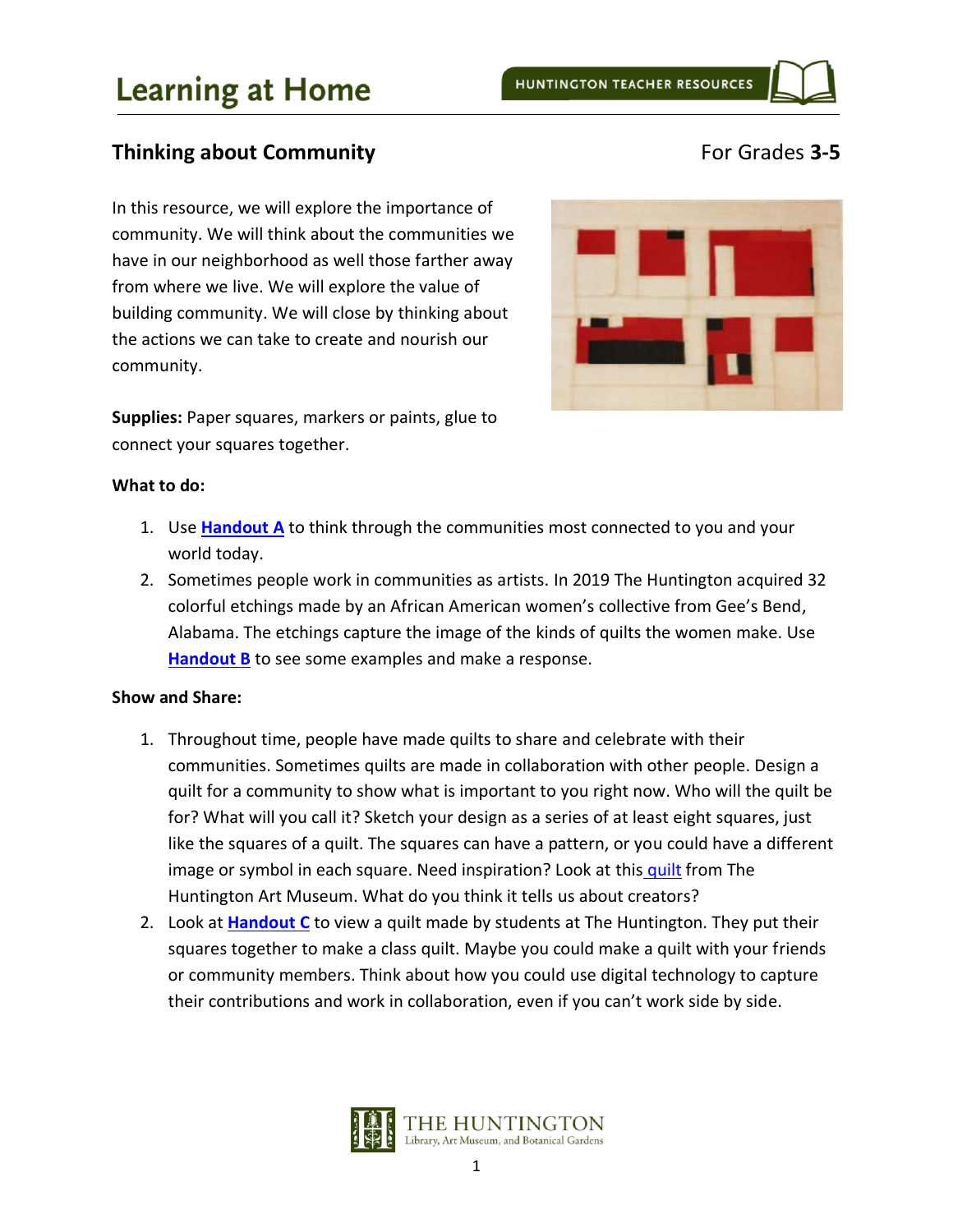#### **Want to make a difference?**

Think about what you could do to support someone in your community right now. Talk with friends and family about what you can do and how you can do it.

Share and celebrate your work by emailing us at [Teachers@huntington.org](mailto:Teachers@huntington.org)

#### **This resource has some alignment with:**

CCSS.ELA-LITERACY.CCRA.R.7 Integrate and evaluate content presented in diverse media and formats, including visually and quantitatively, as well as in words.

NCAS Anchor Standard 1-3 Generate and conceptualize artistic ideas and work, organize and develop artistic ideas and work, refine and complete artistic work

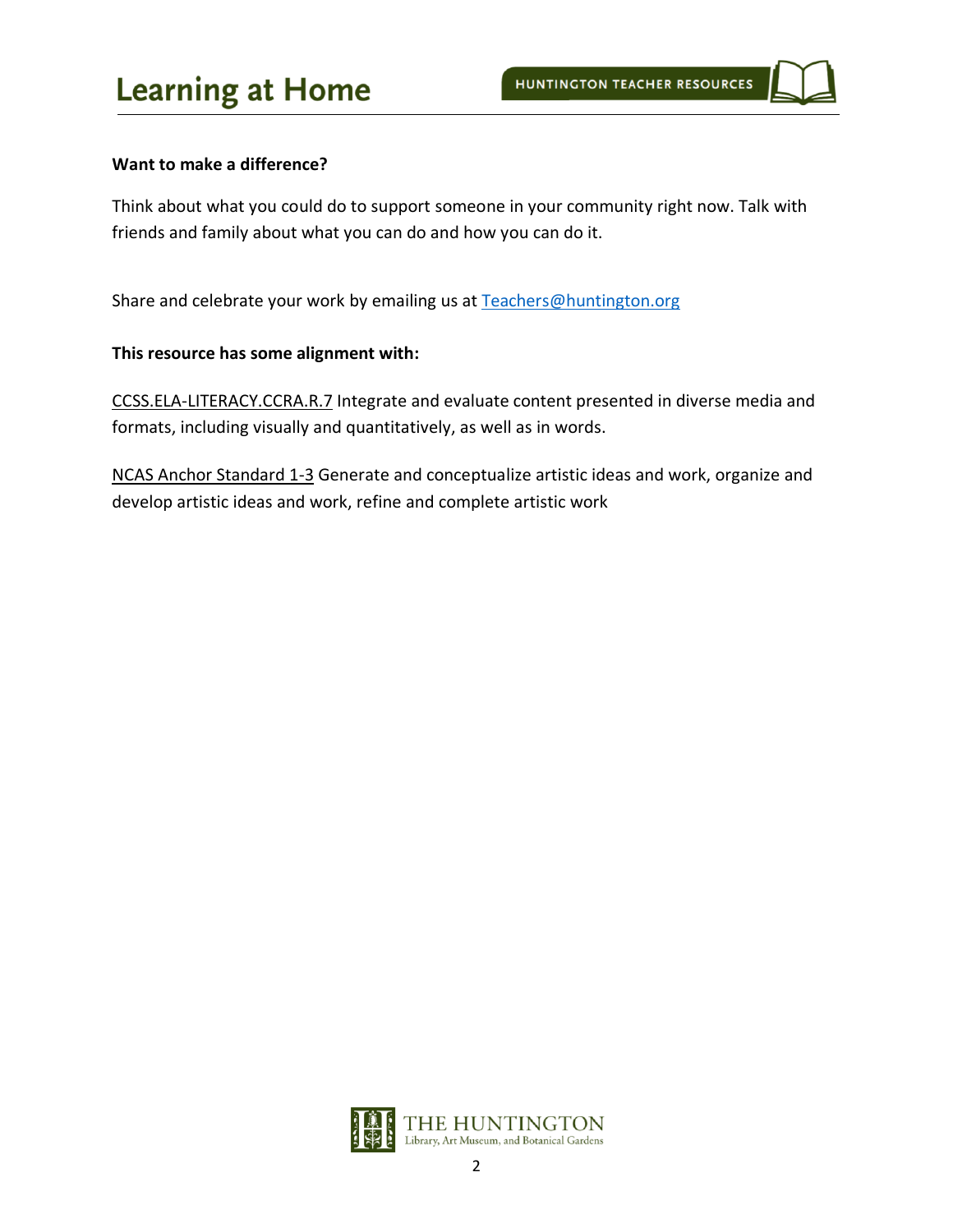## **Handout A**

<span id="page-2-0"></span>

Are there communities or people in other states who are important to you? List them here:

Are there communities across the world you would like to be connected with? List them here:

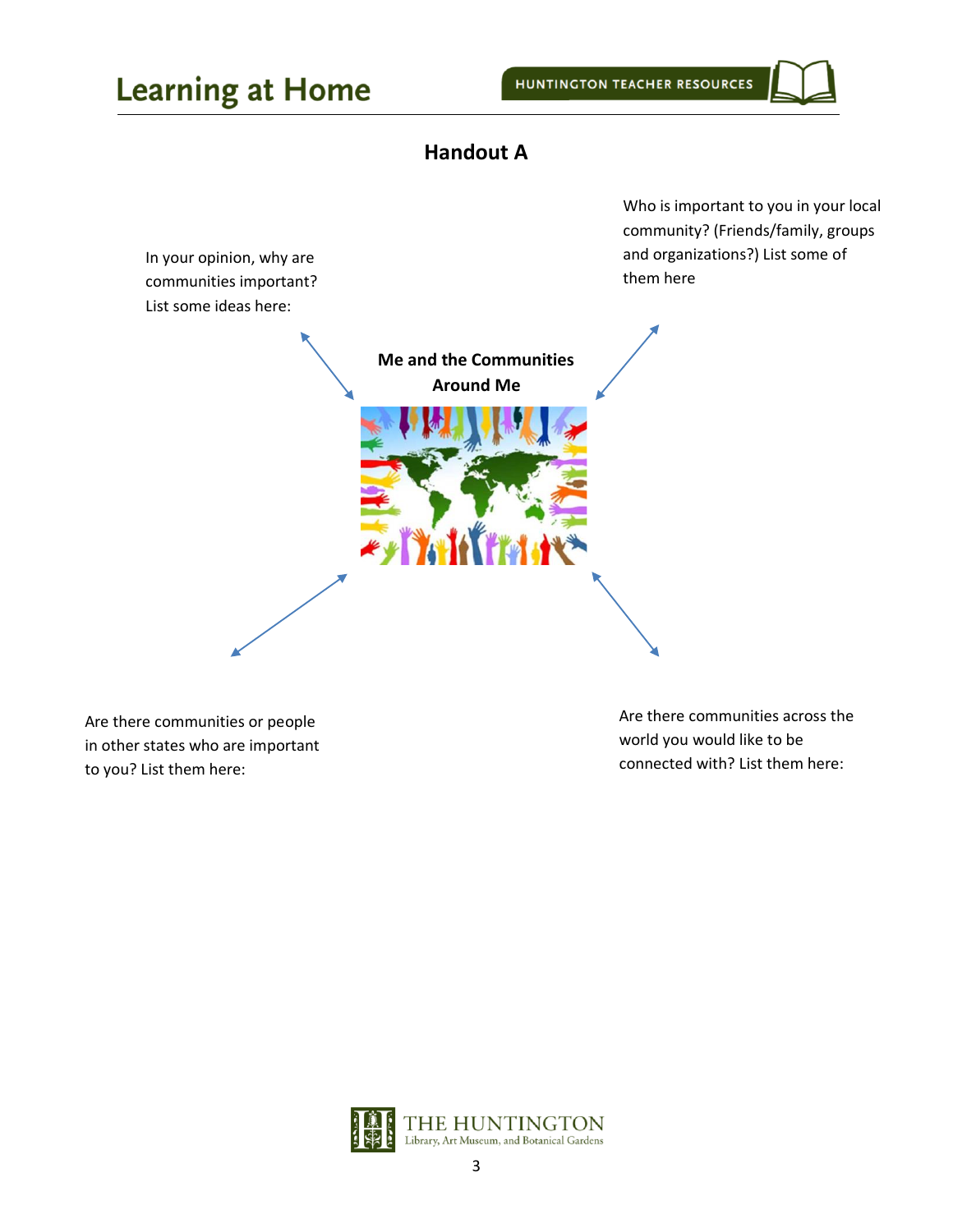

#### **Summarize:**

1. What do these communities tell you about what you value?

2. What do these communities tell you about the ways in which people connect and support one another?

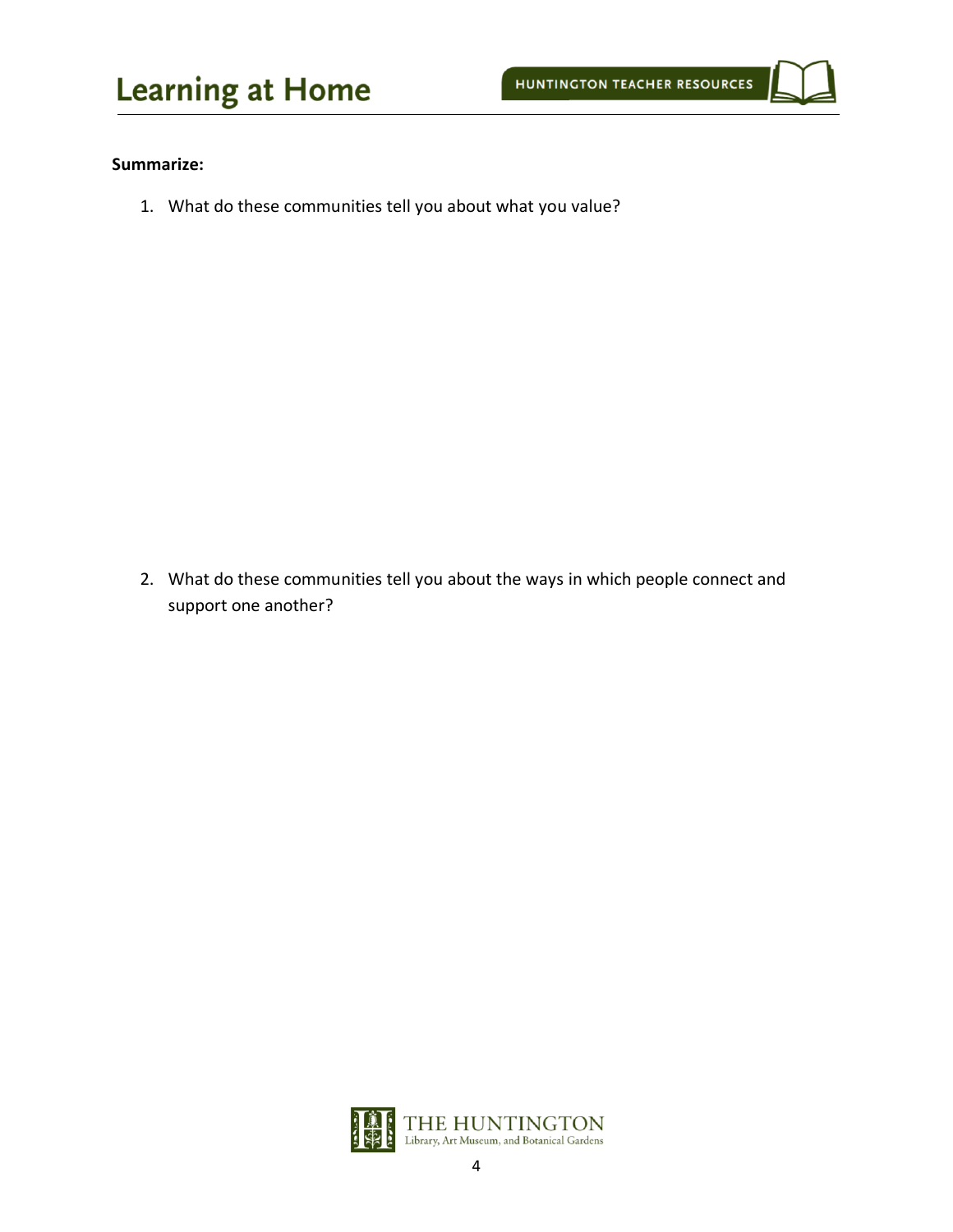### **Handout B**

<span id="page-4-0"></span>

### **Example 1**

**Maker:** Louisiana Bendolph **Date**: 2007 **Acquired** 2019 **Dimensions:** image: 19 × 22 5/8 in. (48.3 × 57.5 cm.)

1. What do you see? Write a list here:

2. Imagine you are the creator of this. What title would you give it?

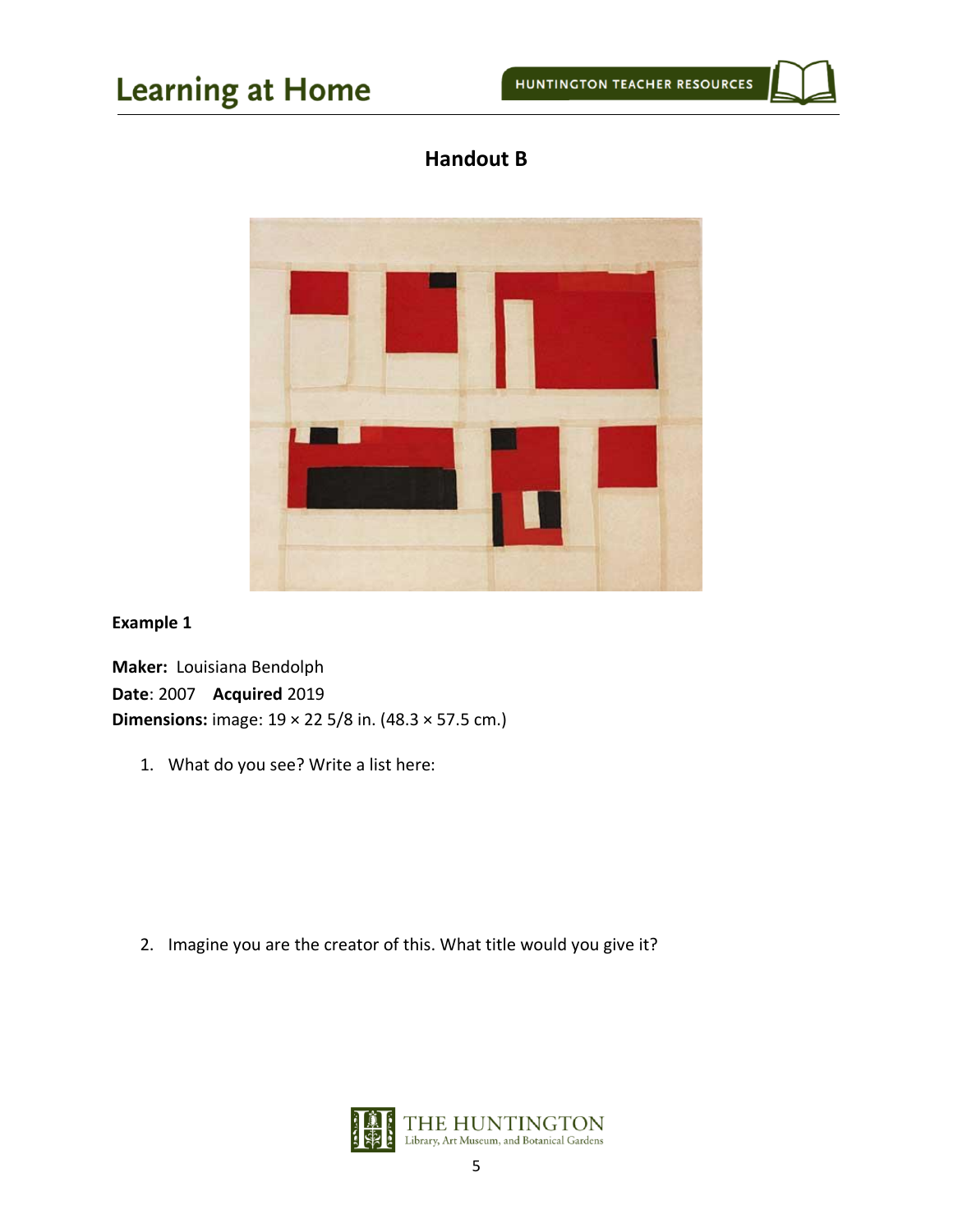

### **Example 2**

**Maker:** Mary Lee Bendolph **Date:** 2014 **Acquired:** 2019 **Dimensions:** 22 3/4 × 22 1/2 in. (57.8 × 57.2 cm.)

- 1. What do you see? Write a list here:
- 2. How is Example 2 different or similar to Example 1?
- 3. Imagine you are the creator of this. What title would you give it?

Find out what the real titles are in The Huntington Art Museum Catalog: [Example 1,](http://emuseum.huntington.org/objects/57989/shared-legacy?ctx=86791740-0ef4-4eab-aa26-93df8e56a72a&idx=79) [Example 2](http://emuseum.huntington.org/objects/58013/fields?ctx=b758347b-a870-49ed-9f15-6cd0aa26e5c1&idx=13)

**Think and Write: Did you like the titles the artists gave to each?**